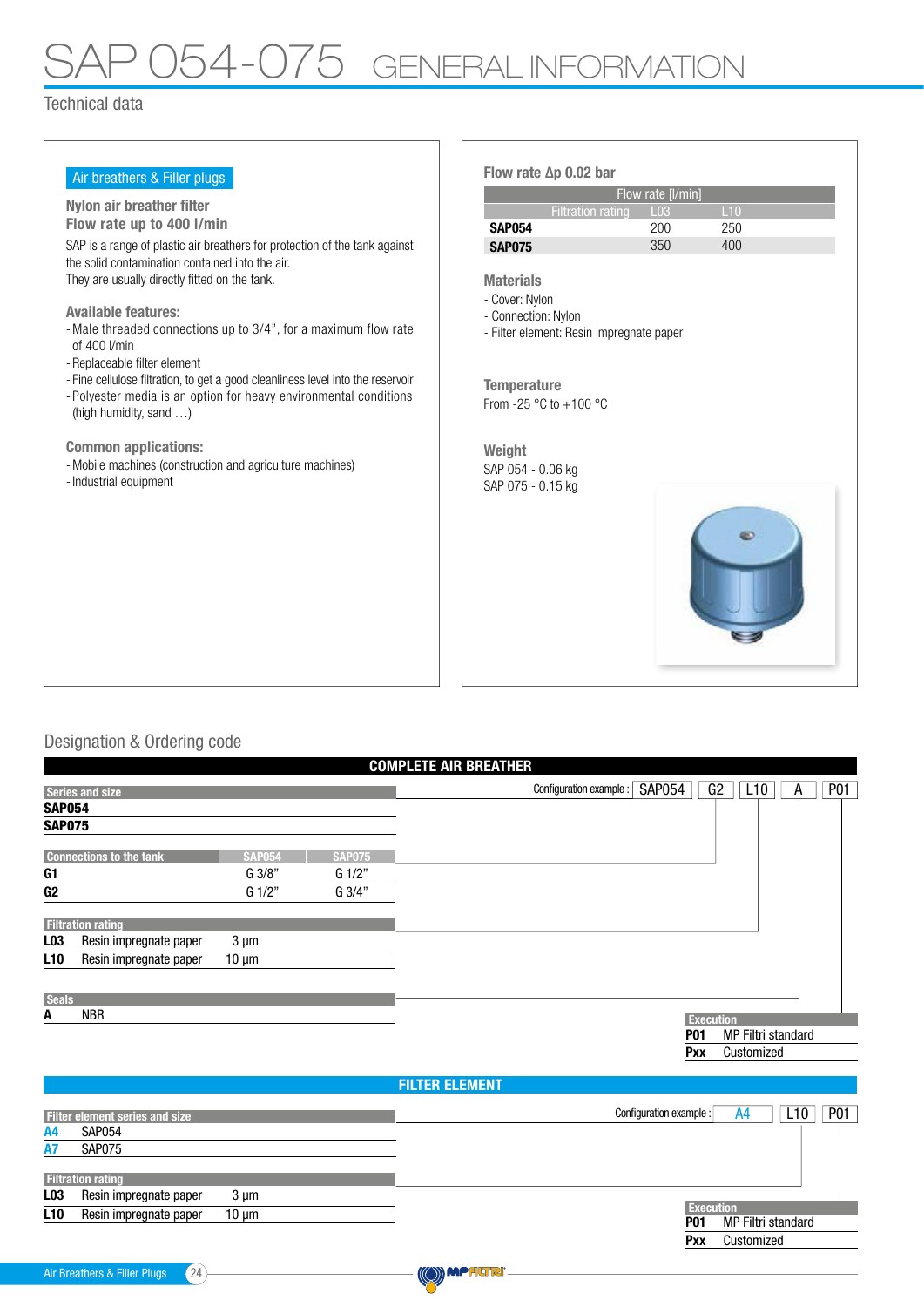# $54-0$

Dimensions



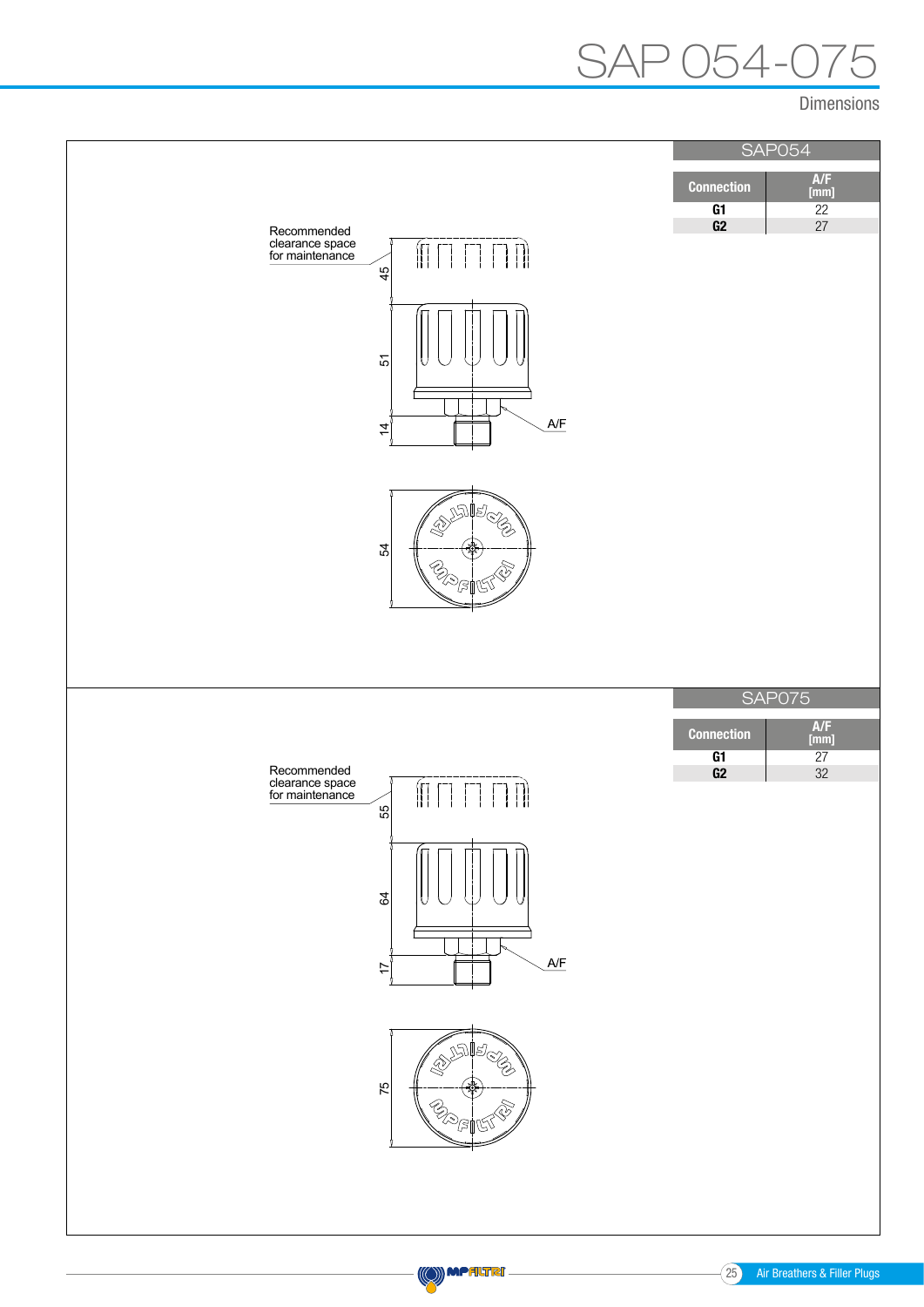## SAP 50 GENERAL INFORMATION

#### Technical data

| Air breathers & Filler plugs                                                                                                                                                                                                                                                                                                                                                                                                                                                                                                                                                                                                    | Flow rate $\Delta p$ 0.02 bar                                                                                                                                                                                                                                                                         |
|---------------------------------------------------------------------------------------------------------------------------------------------------------------------------------------------------------------------------------------------------------------------------------------------------------------------------------------------------------------------------------------------------------------------------------------------------------------------------------------------------------------------------------------------------------------------------------------------------------------------------------|-------------------------------------------------------------------------------------------------------------------------------------------------------------------------------------------------------------------------------------------------------------------------------------------------------|
|                                                                                                                                                                                                                                                                                                                                                                                                                                                                                                                                                                                                                                 | Flow rate [I/min]                                                                                                                                                                                                                                                                                     |
| Nylon air breather filter                                                                                                                                                                                                                                                                                                                                                                                                                                                                                                                                                                                                       | <b>Filtration rating</b><br>10<br>03                                                                                                                                                                                                                                                                  |
| Flow rate up to 200 l/min                                                                                                                                                                                                                                                                                                                                                                                                                                                                                                                                                                                                       | <b>SAP50</b><br>180<br>204                                                                                                                                                                                                                                                                            |
| SAP50 is a range of compact plastic air breathers for protection of the<br>tank against the solid contamination contained into the air.<br>The integrated air breather protects the tank against the solid<br>contamination contained into the air. They are usually directly fitted on<br>the tank.<br><b>Available features:</b><br>- Male threaded connections up to 3/4", for a maximum flow rate of<br>200 I/min.<br>- Fine cellulose filtration, to get a good cleanliness level into the reservoir.<br><b>Common applications:</b><br>- Compact hydraulic systems<br>- Compact mobile machines<br>- Industrial equipment | <b>Materials</b><br>- Cover/Connection: Nylon<br>- Filter element: Resin impregnate paper, Polyurethane<br>- Pressurization valve: Nylon, Galvanized steel, NBR<br>- Seals: NBR<br><b>Temperature</b><br>From -25 $^{\circ}$ C to +100 $^{\circ}$ C<br>Weight<br>$0.40$ kg<br>Quantity<br>10 pcs/pack |
|                                                                                                                                                                                                                                                                                                                                                                                                                                                                                                                                                                                                                                 |                                                                                                                                                                                                                                                                                                       |
|                                                                                                                                                                                                                                                                                                                                                                                                                                                                                                                                                                                                                                 |                                                                                                                                                                                                                                                                                                       |

### Designation & Ordering code

|                          |                                                                     | <b>COMPLETE AIR BREATHER - SAP50</b> |              |    |                 |                  |            |                    |   |            |
|--------------------------|---------------------------------------------------------------------|--------------------------------------|--------------|----|-----------------|------------------|------------|--------------------|---|------------|
| <b>Series and size</b>   |                                                                     | Configuration example :              | <b>SAP50</b> | G3 | L <sub>03</sub> | A                |            |                    | 0 | <b>P01</b> |
|                          | <b>SAP50</b> Nylon air filter                                       |                                      |              |    |                 |                  |            |                    |   |            |
|                          |                                                                     |                                      |              |    |                 |                  |            |                    |   |            |
|                          | <b>Connections to the tank</b>                                      |                                      |              |    |                 |                  |            |                    |   |            |
| G <sub>1</sub>           | G 1/4"                                                              |                                      |              |    |                 |                  |            |                    |   |            |
| $\overline{G2}$          | $G$ 3/8"                                                            |                                      |              |    |                 |                  |            |                    |   |            |
| G3                       | G 1/2"                                                              |                                      |              |    |                 |                  |            |                    |   |            |
| G4                       | G 3/4"                                                              |                                      |              |    |                 |                  |            |                    |   |            |
| G9                       | SAE 6 - 9/16" - 18 UNF                                              |                                      |              |    |                 |                  |            |                    |   |            |
| G10                      | SAE 12 - 1 1/16" - 12 UN                                            |                                      |              |    |                 |                  |            |                    |   |            |
|                          |                                                                     |                                      |              |    |                 |                  |            |                    |   |            |
| <b>Filtration rating</b> |                                                                     |                                      |              |    |                 |                  |            |                    |   |            |
| L <sub>03</sub>          | Resin impregnate paper<br>$3 \mu m$                                 |                                      |              |    |                 |                  |            |                    |   |            |
| L <sub>10</sub>          | Polyuretane<br>$10 \mu m$                                           |                                      |              |    |                 |                  |            |                    |   |            |
|                          |                                                                     |                                      |              |    |                 |                  |            |                    |   |            |
| <b>Seals</b>             |                                                                     |                                      |              |    |                 |                  |            |                    |   |            |
| A                        | <b>NBR</b>                                                          |                                      |              |    |                 |                  |            |                    |   |            |
|                          |                                                                     |                                      |              |    |                 |                  |            |                    |   |            |
| <b>Valve</b>             | Connection<br>G <sub>10</sub><br>G1<br>G2<br>HO.                    |                                      |              |    |                 |                  |            |                    |   |            |
| 0                        | Without valve                                                       |                                      |              |    |                 |                  |            |                    |   |            |
| 1                        | 0.5 bar pressurization valve<br>$\bullet$<br>$\bullet$<br>$\bullet$ |                                      |              |    |                 |                  |            |                    |   |            |
|                          |                                                                     |                                      |              |    |                 |                  |            |                    |   |            |
| <b>Basket</b>            |                                                                     |                                      |              |    |                 |                  |            |                    |   |            |
| 0                        | Without basket                                                      |                                      |              |    |                 |                  |            |                    |   |            |
|                          |                                                                     |                                      |              |    | <b>P01</b>      | <b>Execution</b> |            |                    |   |            |
|                          |                                                                     |                                      |              |    |                 |                  |            | MP Filtri standard |   |            |
|                          |                                                                     |                                      |              |    | Pxx             |                  | Customized |                    |   |            |
|                          | 50<br>Air Breathers & Filler Plugs                                  | (O) MPALT                            |              |    |                 |                  |            |                    |   |            |
|                          |                                                                     |                                      |              |    |                 |                  |            |                    |   |            |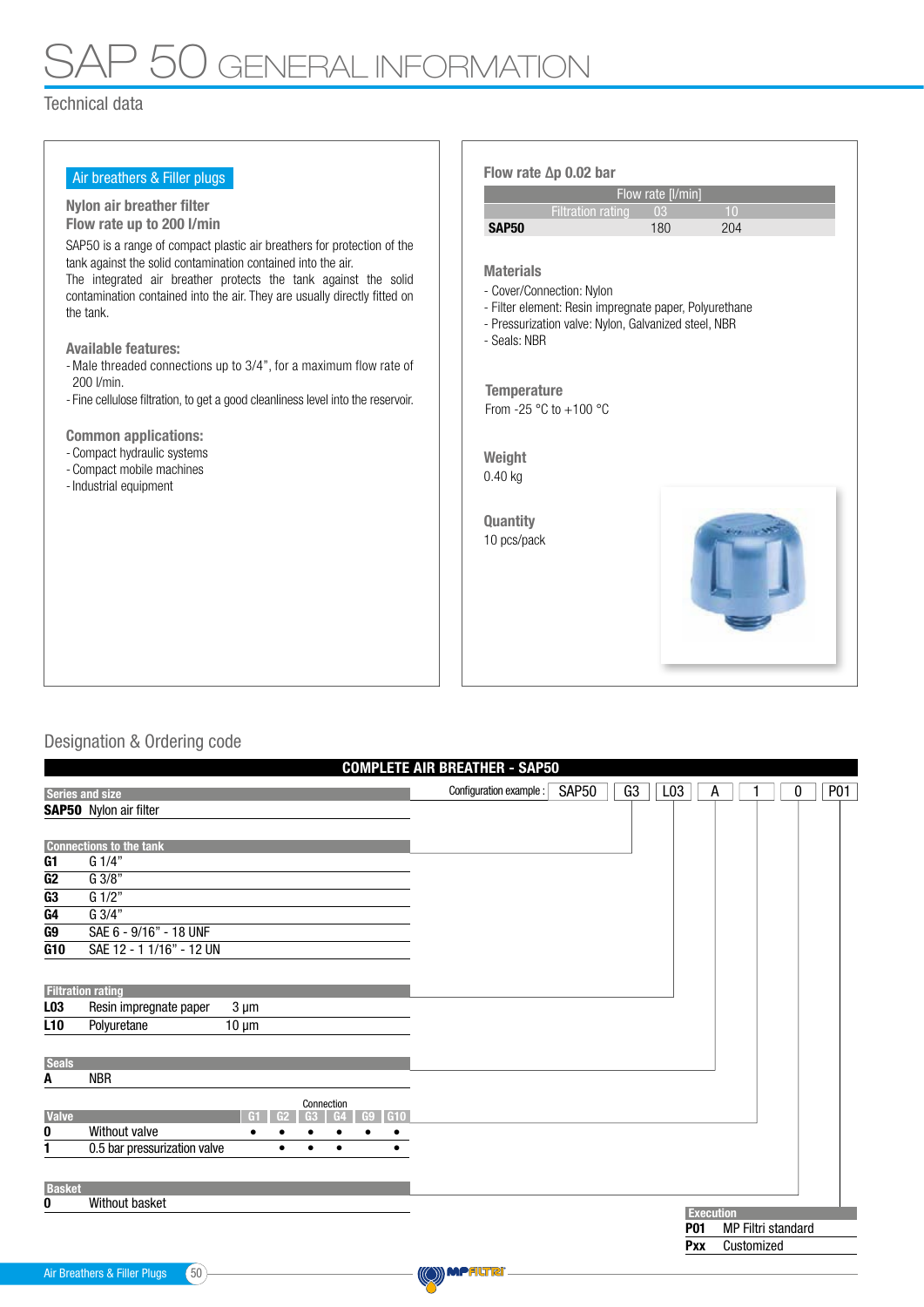

Dimensions

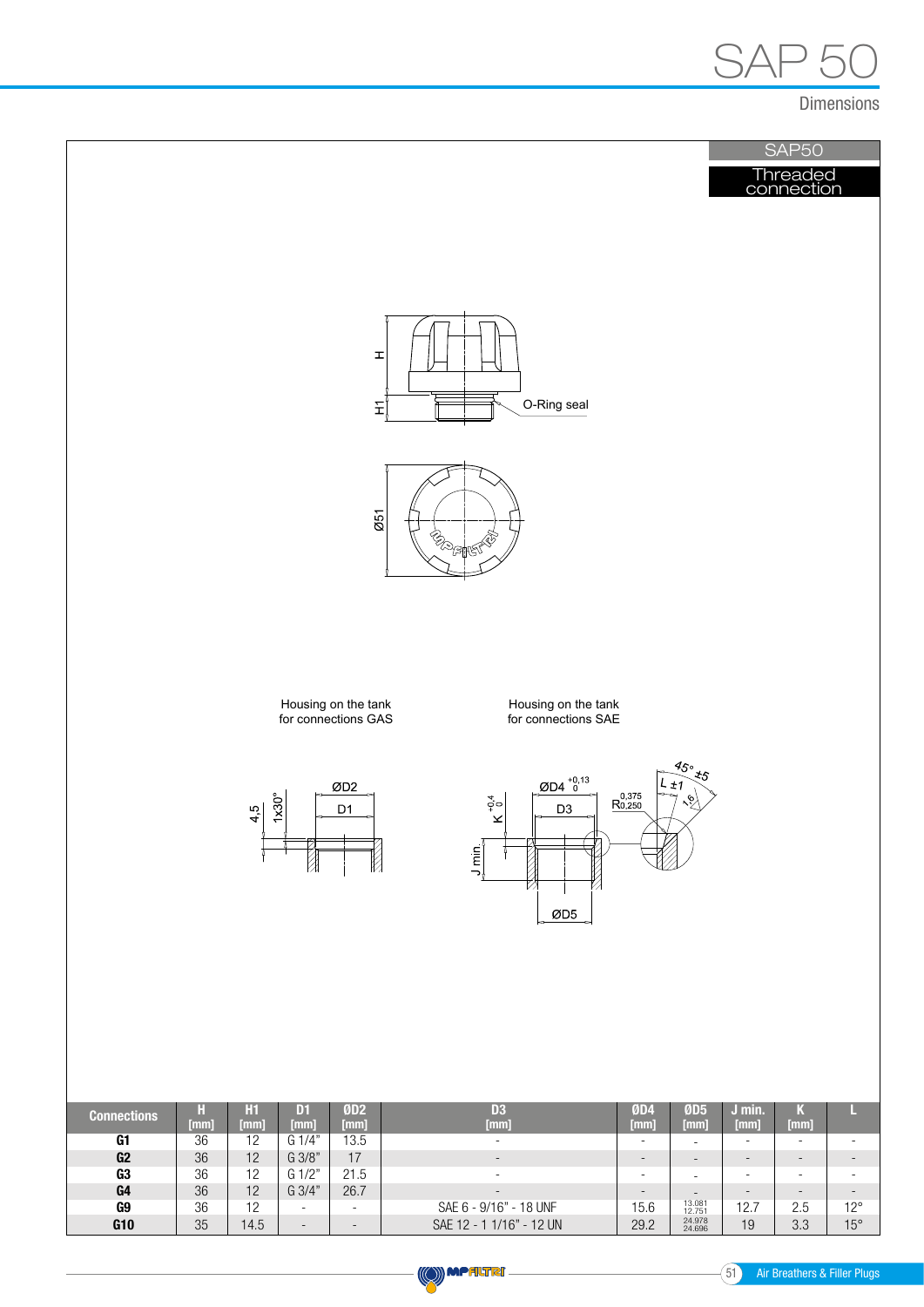| Flow rate $\Delta p$ 0.02 bar                                                                                                                                                                                                                                                                                   |                                                                                                             |                                                                      |  |
|-----------------------------------------------------------------------------------------------------------------------------------------------------------------------------------------------------------------------------------------------------------------------------------------------------------------|-------------------------------------------------------------------------------------------------------------|----------------------------------------------------------------------|--|
| Flow rate [I/min]                                                                                                                                                                                                                                                                                               |                                                                                                             |                                                                      |  |
|                                                                                                                                                                                                                                                                                                                 | A03                                                                                                         | L10                                                                  |  |
| SAP115 length 1 - G1"                                                                                                                                                                                                                                                                                           | 1830                                                                                                        | 2170                                                                 |  |
|                                                                                                                                                                                                                                                                                                                 | 2800                                                                                                        | 2800                                                                 |  |
|                                                                                                                                                                                                                                                                                                                 |                                                                                                             | 2330                                                                 |  |
|                                                                                                                                                                                                                                                                                                                 |                                                                                                             | 3000                                                                 |  |
| <b>Materials</b><br>- Cover/flange: Nylon<br>- Connection: Nylon<br>- Seals: NBR, FPM<br><b>Clogging indicators</b><br>- Manual reset<br>- Set pressure $0.062$ bar $+/-10\%$<br><b>Temperature</b><br>From -25 $\degree$ C to +100 $\degree$ C<br>Weight Length 1<br>Length 2<br>SAP 115 0.41 kg<br>$0.525$ kg |                                                                                                             |                                                                      |  |
|                                                                                                                                                                                                                                                                                                                 | <b>Filtration rating</b><br>SAP115 length 2 - G1"<br>SAP115 length 1 - G1 1/2"<br>SAP115 length 2 - G1 1/2" | 1995<br>3000<br>- Filter element: Microfibre, Resin impregnate paper |  |

### Designation & Ordering code

|                                                                               | <b>COMPLETE BREATHER PLUG - SAP115</b>          |                                                                        |
|-------------------------------------------------------------------------------|-------------------------------------------------|------------------------------------------------------------------------|
| <b>Series and size</b>                                                        | Configuration example: SAP115<br>$\overline{2}$ | A03<br>P01<br>А<br>A<br>А                                              |
| <b>SAP115</b> Threaded connection                                             |                                                 |                                                                        |
| Length                                                                        |                                                 |                                                                        |
| $\mathbf{2}$<br>$\mathbf{1}$                                                  |                                                 |                                                                        |
|                                                                               |                                                 |                                                                        |
| <b>Connection to the tank</b><br>Thread G 1"<br>A                             |                                                 |                                                                        |
| C<br>Thread G 1 1/2"                                                          |                                                 |                                                                        |
| <b>Filtration rating</b>                                                      |                                                 |                                                                        |
| A03 Inorganic microfiber<br>$3 \mu m$<br>L10 Polyuretane<br>$10 \mu m$        |                                                 |                                                                        |
|                                                                               |                                                 |                                                                        |
| <b>Seals</b><br><b>NBR</b><br>Α                                               |                                                 |                                                                        |
|                                                                               |                                                 |                                                                        |
| <b>Version</b><br>Standard<br>0                                               |                                                 |                                                                        |
| With anti-splash feature                                                      |                                                 |                                                                        |
|                                                                               |                                                 | <b>Execution</b>                                                       |
| <b>Clogging indicator</b><br>Without indicator<br>A                           |                                                 | MP Filtri standard<br><b>P01</b>                                       |
| With visual clogging indicator<br>B                                           |                                                 | Customized<br>Pxx                                                      |
|                                                                               |                                                 |                                                                        |
|                                                                               | <b>FILTER ELEMENT</b>                           |                                                                        |
| <b>Filter element series and size</b>                                         |                                                 | A115<br>$\overline{c}$<br>A03<br><b>P01</b><br>Configuration example : |
| A115                                                                          |                                                 |                                                                        |
| Length                                                                        |                                                 |                                                                        |
| $\boldsymbol{2}$<br>$\mathbf{1}$                                              |                                                 | <b>Execution</b>                                                       |
| <b>Filtration rating</b>                                                      |                                                 | <b>P01</b><br>MP Filtri standard                                       |
| A03 Inorganic microfiber<br>$3 \mu m$<br><b>L10</b> Polyuretane<br>$10 \mu m$ |                                                 | Customized<br>Pxx                                                      |
|                                                                               |                                                 |                                                                        |
| 70<br>Air Breathers & Filler Plugs                                            | (O) MPALTR                                      |                                                                        |